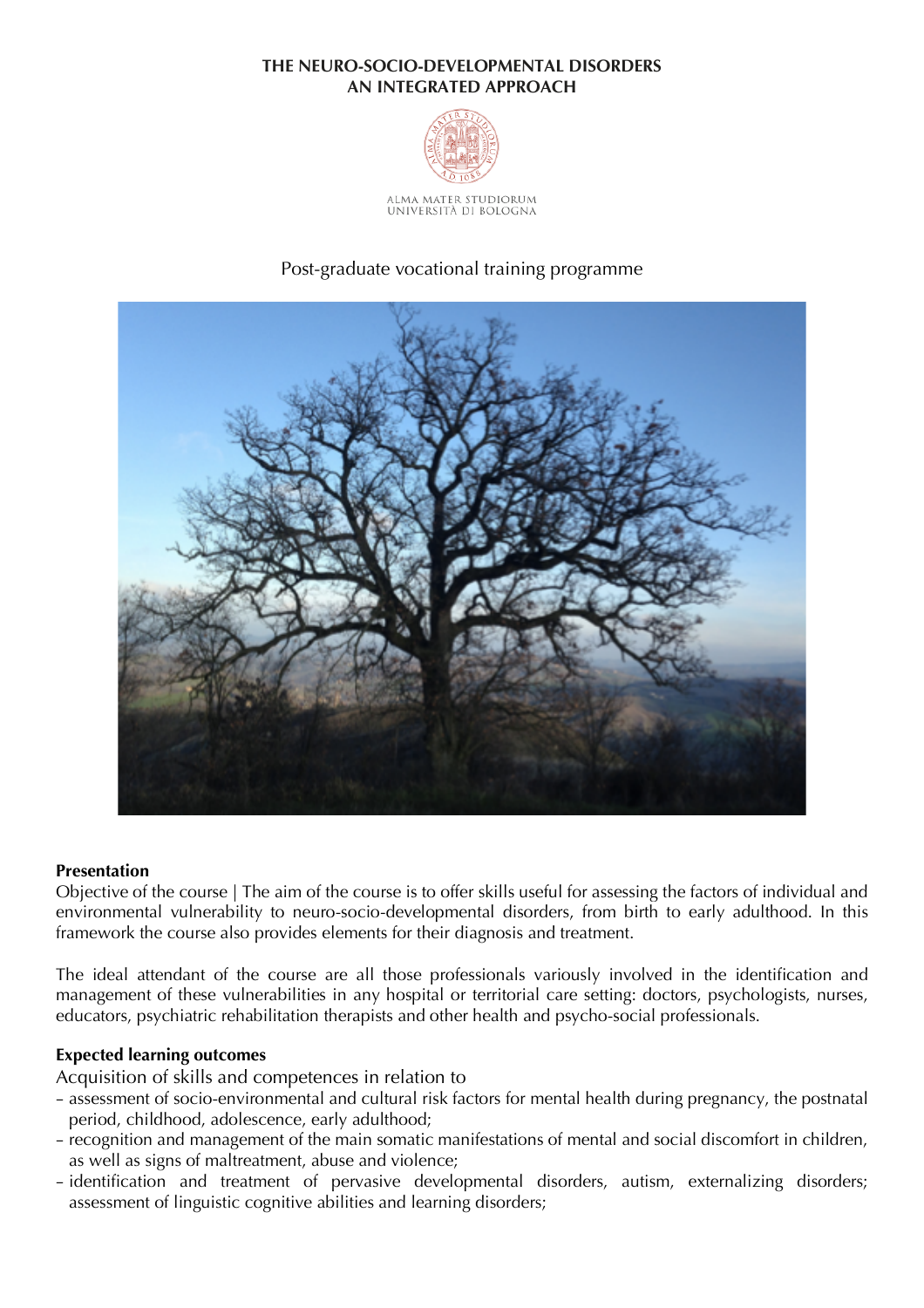- presentation and treatment of the main psychic disorders of early adulthood such as autism and Asperger's, mental states at risk of psychosis, psychotic onset;
- knowledge of the influence of culture and migration history on psychopathological manifestations

# **Scientific coordination of the course**

laria Tarricone – Bologna University, DIMEC (Director) Rita Di Sarro – Bologna Ausl (Co-Director)

## **SCHEDULE OF THE COURSE**

| 28.01.22<br>14-19    | Introduction to the course<br>Ilaria Tarricone, psychiatrist; Rita Di Sarro, psychiatrist; Angelo Fioritti, Ausl Bologna; Roberto Muratori,<br>psychiatrist; Fabrizio Starace, psychiatrist, Alessio Saponaro<br>The neuro-socio-evolutionary model<br>Craig Morgan<br>The management of pregnancy in social fragility<br>Guido Cocchi, pediatrician; Chiara Locatelli, neonatologist |
|----------------------|---------------------------------------------------------------------------------------------------------------------------------------------------------------------------------------------------------------------------------------------------------------------------------------------------------------------------------------------------------------------------------------|
| $9 - 14$             | The puerperium and risk factors in the neonatal period (part 1 and 2)<br>29.01.22 Giacomo Faldella, pediatrician, Alessandra Sansavini, psychologist<br>Obstetric Complications: the forgotten risk factor for Schizophrenia<br>Robin Murray                                                                                                                                          |
| 14-19                | The interaction model of gene X with the environment and mental health (part 1)<br>Marta di Forti<br>11.02.22 Childhood trauma and psychosis<br>Antonella Trotta<br>Socio-environmental adversities, maltreatment and somatic expressiveness of mental illness in children<br>Marcello Lanari, pediatrician; Monia Gennari, pediatrician; Maria Pia Resca, social worker              |
| $9 - 14$             | The interaction model of gene X with the environment and mental health (part 2)<br>12.02.22 Elena Bonora, geneticist; Giovanni Martinotti<br>Assess the consequences of violence<br>Susi Pelotti, coroner                                                                                                                                                                             |
| 14-19                | 25.02.22 Autism and pervasive developmental disorders in children and adolescents<br>Antonia Parmeggiani, child neuropsychiatrist                                                                                                                                                                                                                                                     |
| $9 - 14$             | 26.02.22 Autism and pervasive developmental disorders in children and adolescents<br>Paola Visconti, child neuropsychiatrist                                                                                                                                                                                                                                                          |
| 14-19                | 11.03.22 Recognition and evaluation of learning disorders and cognitive-linguistic skills<br>Paola Bonifacci, psychologist                                                                                                                                                                                                                                                            |
| $9 - 14$             | 12.03.22 From problem behaviour to the recognition of externalizing and internalizing disorders in children and teenagers<br>Marco Menchetti, psychiatrist; Francesca Rossi, psychotherapist; Simona Chiodo, neuropsychiatrist                                                                                                                                                        |
| $9 - 18$             | 25.03.22 The transition to adulthood: autism, Asperger's and other mental disorders in the era of transition<br>Rita Di Sarro, psychiatrist; Nicolo Varrucciu, psychologist; Anna Disantantonio, psychologist                                                                                                                                                                         |
| 26.03.22<br>$9 - 17$ | Mental states at risk of psychosis and psychotic onset: prevention and early intervention for young people with a<br>history of migration and other factors of socio-environmental fragility                                                                                                                                                                                          |
|                      | Lorenzo Pelizza; Diego Quattrone; Domenico Berardi, psychiatrist; Ilaria Tarricone, psychiatrist                                                                                                                                                                                                                                                                                      |
| $10 - 18$            | 09.04.22 Seminar and Final Evaluation<br>Ilaria Tarricone, psychiatrist; Rita Di Sarro, psychiatrist                                                                                                                                                                                                                                                                                  |